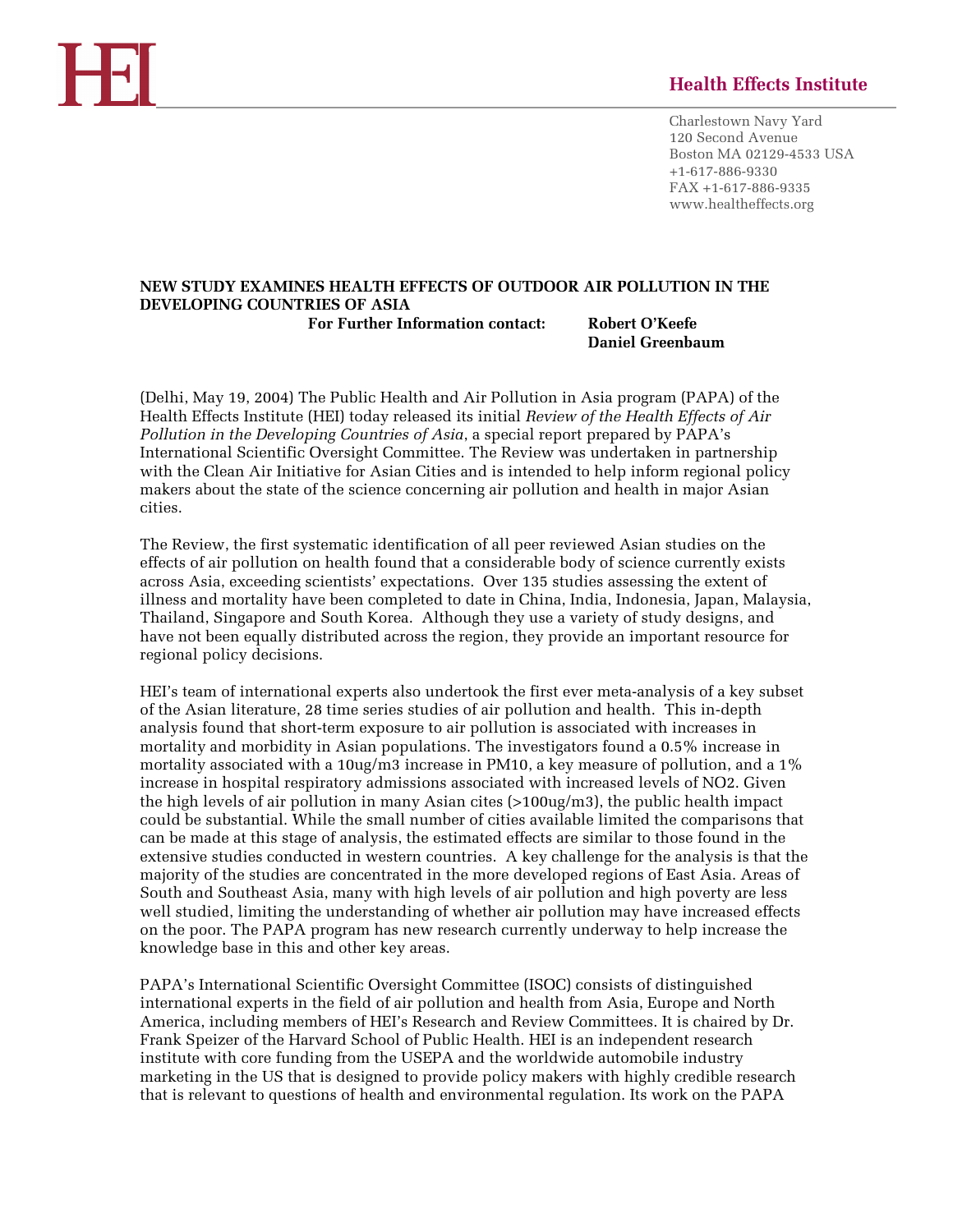Program was initiated to support the Clean Air Initiative for Asian Cites, a partnership of the Asian Development and World Bank to inform measures taken to improve air quality. PAPA is supported with funds from the William and Flora Hewlett Foundation, US AID, industry, and others.

# **Background**

In its recent Global Burden of Disease Report the World Health Organization estimated that urban air pollution contributes to approximately 800,000 deaths worldwide, two thirds of which occur in the developing countries of Asia. This estimate is based largely on the results of research conducted in Europe and North America that has been extrapolated to other countries. While many similarities exist in the constituents of air pollution between Asia and other regions, differences also exist in Asia relative to the nature of air pollution and magnitude of exposure. Population characteristics also vary, with levels of underlying disease, access to health care and other differences creating uncertainties when results from the extensive scientific literature in the developed world are extrapolated to effects on Asian populations.

HEI initiated the PAPA program to help reduce these uncertainties by providing Asian decision makers with estimates of the health effects of air pollution in representative Asian Cities during the next four years. *The Health Effects of Outdoor Air Pollution in the Developing Countries of Asia: A Literature Review* was prepared as a summary and critical review of the epidemiologic evidence on air pollution and health in Asia. It has two objectives: to identify and summarize the epidemiologic studies of outdoor air pollution that have been conducted to date in Asia and to examine in detail a key subset, time series studies that estimate the effect of short term exposure to air pollution on daily mortality and hospital admissions. This review fulfills these goals by providing an initial quantitative summary of short-term effects and identifying gaps in knowledge that should be addressed in future research by HEI and others.

## **Approach**

The Literature review identified and described 138 original epidemiologic studies published in the peer-reviewed literature from 1980-2003. Relevant studies were identified by searches of the scientific literature and were augmented by a review of the leading epidemiologic and preventative medicine journals in the Chinese language literature. The review considered studies from all countries in East, South and Southeast Asia.

Of these studies, the review identified 45 "time series" studies of daily changes in air pollution and mortality or hospital admissions of which 28 were selected for further analysis based on their ability to meet pre-specified quality criteria. These included meeting a minimum data collection period of one year, use of statistical approaches to control for nonair pollution factors that could potentially affect the study outcome and reporting in a manner that allows coherent comparison of approaches and results across cities.

## **Results and Implications**

A sizable body of studies already exists in Asia, and the number of those studies has been growing in recent years, but in part to its fragmented nature this literature has not been systematically used as a resource for policy makers. Most of the 138 studies brought together for the first time in the review describe increased risk or prevalence of a variety of adverse health outcomes in adults and children exposed to outdoor air pollution, often at levels considerably higher than those found in western studies. They assessed a range of pollutants including measures of particulates (TSP, PM10), Sulfur Dioxide, Nitrogen Dioxide, Carbon Monoxide and Ozone. Given the diversity of the study designs and the limited scope for this first stage of the PAPA Program the Review did not, with the exception of the time series studies, assess the quality of each study. Limitations in individual studies exist, and the